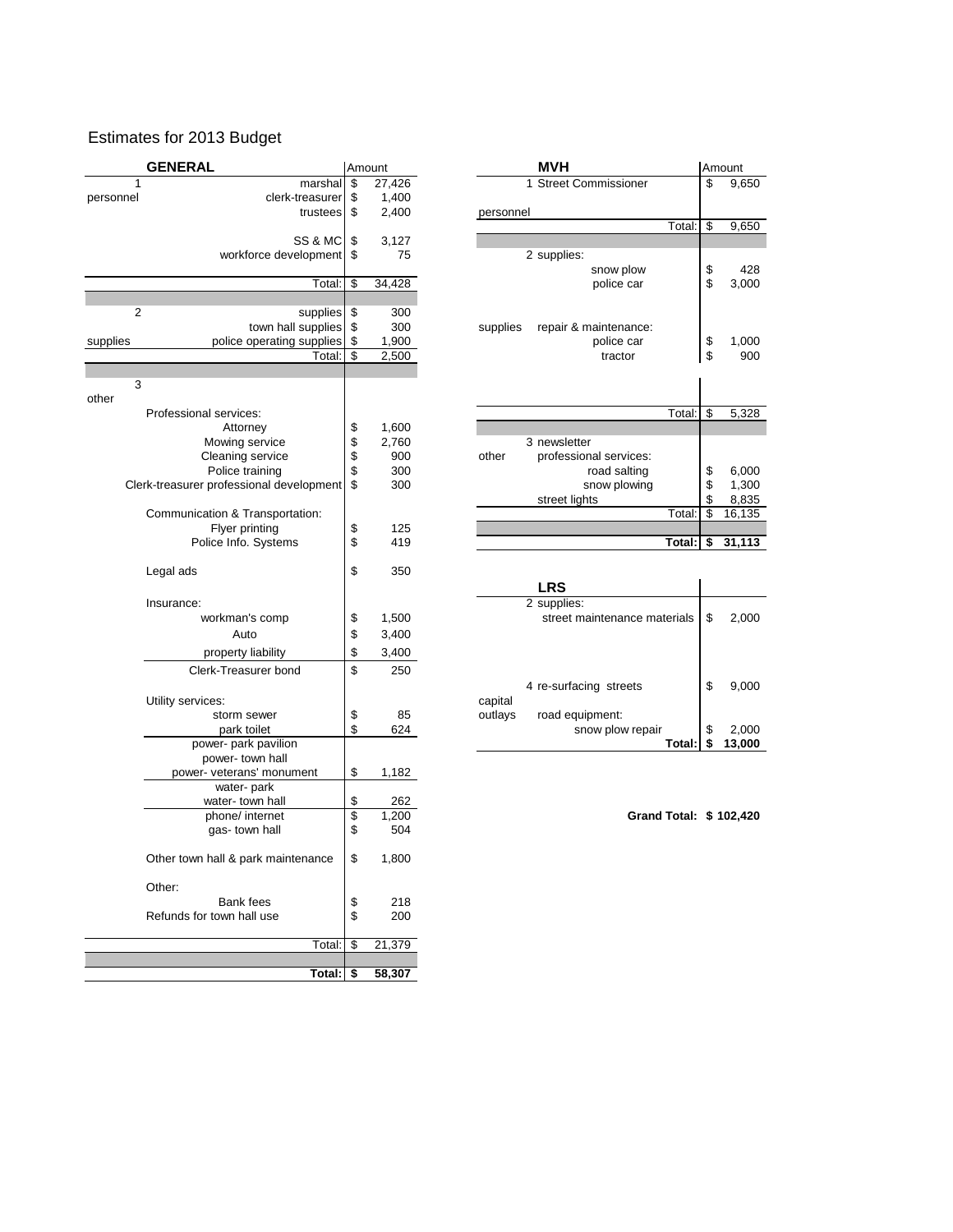## Year to Year Receipts- bases for estimates for Budget Form 2

| 2008<br>2009<br>2010<br>Q1-2 2012<br>Q3-4 2012<br>2013<br>2011<br>2,200<br>3,375<br>2,457<br>2,443<br>856<br>1,092<br>Auto excise tax<br><b>MVH</b><br>21,034<br>20,604<br>20,402<br>9,347<br>10,253<br>17,123<br>MVH1<br>2,510<br>MVH <sub>2</sub><br>955<br><b>LRS</b><br>12,986<br>12,429<br>12,070<br>6,583<br>5,877<br>13,000<br>12,186<br>ABC gallonage<br>1,422<br>727<br>567<br>1,441<br>1,107<br>1,445<br>595<br>569<br>207<br>235<br>631<br>558<br>cigarette tax<br>4,456<br>4,446<br>3,590<br>3,590<br>Riverboat sharing (other)<br>4,456<br>4,154<br>4,756<br>2,876<br>1,876<br>4,752<br>public safety<br>4,769<br>3,985 | taxes & intergovernmental |     |       |       |       |       | estimate | estimate |
|--------------------------------------------------------------------------------------------------------------------------------------------------------------------------------------------------------------------------------------------------------------------------------------------------------------------------------------------------------------------------------------------------------------------------------------------------------------------------------------------------------------------------------------------------------------------------------------------------------------------------------------|---------------------------|-----|-------|-------|-------|-------|----------|----------|
|                                                                                                                                                                                                                                                                                                                                                                                                                                                                                                                                                                                                                                      |                           |     |       |       |       |       |          |          |
|                                                                                                                                                                                                                                                                                                                                                                                                                                                                                                                                                                                                                                      |                           |     |       |       |       |       |          | 1,947    |
|                                                                                                                                                                                                                                                                                                                                                                                                                                                                                                                                                                                                                                      |                           |     |       |       |       |       |          | 20,000   |
|                                                                                                                                                                                                                                                                                                                                                                                                                                                                                                                                                                                                                                      |                           |     |       |       |       |       |          |          |
|                                                                                                                                                                                                                                                                                                                                                                                                                                                                                                                                                                                                                                      |                           |     |       |       |       |       |          |          |
|                                                                                                                                                                                                                                                                                                                                                                                                                                                                                                                                                                                                                                      |                           |     |       |       |       |       |          |          |
|                                                                                                                                                                                                                                                                                                                                                                                                                                                                                                                                                                                                                                      |                           |     |       |       |       |       |          | 1,294    |
|                                                                                                                                                                                                                                                                                                                                                                                                                                                                                                                                                                                                                                      |                           |     |       |       |       |       |          | 442      |
|                                                                                                                                                                                                                                                                                                                                                                                                                                                                                                                                                                                                                                      |                           |     |       |       |       |       |          |          |
|                                                                                                                                                                                                                                                                                                                                                                                                                                                                                                                                                                                                                                      |                           |     |       |       |       |       |          |          |
|                                                                                                                                                                                                                                                                                                                                                                                                                                                                                                                                                                                                                                      | <b>LOIT</b>               | 653 | 2,086 | 4,070 | 3,073 | 1,320 | 1,536    | 2,117    |
| water PILOT<br>1,466<br>2,923<br>5,653<br>1,034<br>2,592                                                                                                                                                                                                                                                                                                                                                                                                                                                                                                                                                                             |                           |     |       |       |       |       |          | 2,500    |
| 43,099<br>52,402<br>55,911<br>51,199<br>23,382<br>26,060<br>total                                                                                                                                                                                                                                                                                                                                                                                                                                                                                                                                                                    |                           |     |       |       |       |       |          | 49,642   |
|                                                                                                                                                                                                                                                                                                                                                                                                                                                                                                                                                                                                                                      |                           |     |       |       |       |       |          |          |
| misc. revenue                                                                                                                                                                                                                                                                                                                                                                                                                                                                                                                                                                                                                        |                           |     |       |       |       |       |          |          |
| 34<br>78<br>94<br>47<br>45<br>Interest                                                                                                                                                                                                                                                                                                                                                                                                                                                                                                                                                                                               |                           |     |       |       |       |       |          | 95       |
| gun permits<br>290<br>240<br>240<br>150<br>190<br>50                                                                                                                                                                                                                                                                                                                                                                                                                                                                                                                                                                                 |                           |     |       |       |       |       |          | 200      |
| town hall/ pavilion use<br>1,230<br>1,030<br>2,125<br>2,305<br>935<br>1,065                                                                                                                                                                                                                                                                                                                                                                                                                                                                                                                                                          |                           |     |       |       |       |       |          | 2,000    |
| ordinance violations<br>2,175<br>750<br>900<br>2,325<br>2,100<br>1,250                                                                                                                                                                                                                                                                                                                                                                                                                                                                                                                                                               |                           |     |       |       |       |       |          | 2,000    |
| other receipts:                                                                                                                                                                                                                                                                                                                                                                                                                                                                                                                                                                                                                      |                           |     |       |       |       |       |          |          |
| 1,575<br>550<br>refunds<br>174                                                                                                                                                                                                                                                                                                                                                                                                                                                                                                                                                                                                       |                           |     |       |       |       |       |          | 200      |
| 160<br>318<br>200<br>donations<br>785<br>420<br>60                                                                                                                                                                                                                                                                                                                                                                                                                                                                                                                                                                                   |                           |     |       |       |       |       |          | 200      |
| C/T bond<br>30,000                                                                                                                                                                                                                                                                                                                                                                                                                                                                                                                                                                                                                   |                           |     |       |       |       |       |          |          |
| court costs<br>602                                                                                                                                                                                                                                                                                                                                                                                                                                                                                                                                                                                                                   |                           |     |       |       |       |       |          |          |
| 25,816<br>Federal grant                                                                                                                                                                                                                                                                                                                                                                                                                                                                                                                                                                                                              |                           |     |       |       |       |       |          |          |
| major moves                                                                                                                                                                                                                                                                                                                                                                                                                                                                                                                                                                                                                          |                           |     |       |       |       |       |          |          |
| police fees                                                                                                                                                                                                                                                                                                                                                                                                                                                                                                                                                                                                                          |                           |     |       |       |       |       |          |          |
| 60<br>recycling                                                                                                                                                                                                                                                                                                                                                                                                                                                                                                                                                                                                                      |                           |     |       |       |       |       |          |          |
| 902<br>police car sale                                                                                                                                                                                                                                                                                                                                                                                                                                                                                                                                                                                                               |                           |     |       |       |       |       |          |          |
| 300<br>1,500<br>900<br>A Jansen repayments                                                                                                                                                                                                                                                                                                                                                                                                                                                                                                                                                                                           |                           |     |       |       |       |       |          | 1,800    |
| 33,781<br>3,065<br>34,773<br>1,842<br>3,650<br>6,859<br>total:                                                                                                                                                                                                                                                                                                                                                                                                                                                                                                                                                                       |                           |     |       |       |       |       |          | 6,495    |
| 22,572<br>36,912<br>23,721<br>11,840<br>22,942<br>property taxes                                                                                                                                                                                                                                                                                                                                                                                                                                                                                                                                                                     |                           |     |       |       |       |       |          |          |
| 46,164<br>89,692<br>58,057<br>25,224<br>29,710<br>total before property taxes<br>87,175                                                                                                                                                                                                                                                                                                                                                                                                                                                                                                                                              |                           |     |       |       |       |       |          | 56,137   |
| <b>TOTAL:</b><br>68,736<br>126,604<br>37,064<br>110,117<br>81,778                                                                                                                                                                                                                                                                                                                                                                                                                                                                                                                                                                    |                           |     |       |       |       |       |          |          |